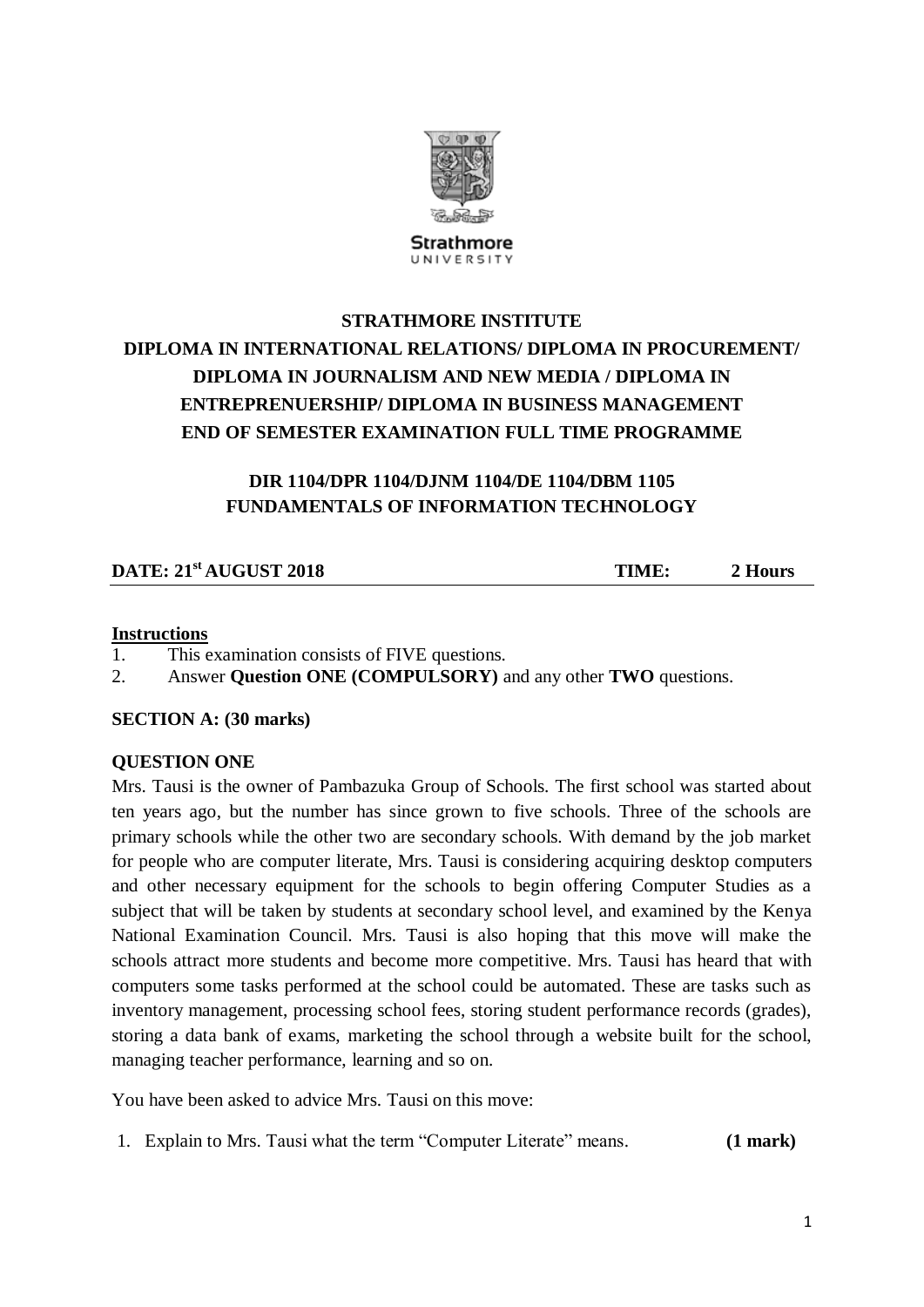- 2. Mrs. Tausi has heard you mention the terms: 'data' and 'information' in your discussion with her. She cannot quite determine the difference between the two terms. Using examples of each of the twoterms, explain to her the difference between data and information. **(3 marks)**
- 3. You have been approached by Mrs. Tausi and have been given a task of giving her the description of **two** key staff that would be required in the Group of Schools' computer department. Briefly describe at least **2** duties of each of the staff you have identified.

**(4 marks)**

- 4. Identify any **three** examples of computer hardware that you think the schools would require. For each computer hardware device identified, explain what it would be used for. **(3 marks)**
- 5. Identify any **two** major categories of software that the school would require. For each category of software identified, explain what the school would use it for. **(2 marks)**
- 6. Once the devices are connected in The Group of Schools, what kind of a network will the schools end up with? Explain. **(2 marks)**
- 7. Discuss **three** networking requirements that Mrs. Tausi will need if she intends to have her school's network connected to the internet. **(6 marks)**
- 8. Using appropriate examples discuss **two** benefits that The Group of Schools would derive from having a computer network. **(4 marks)**
- 9. Giving at least two reasons to support your answer, describe a network printer that you would recommend for the Group of Schools. **(3 marks)**
- 10. Discuss **two** measures that Pambazuka Group of Schools should take in order to secure the Schools' computer resources (i.e. the data and equipment). **(2 marks)**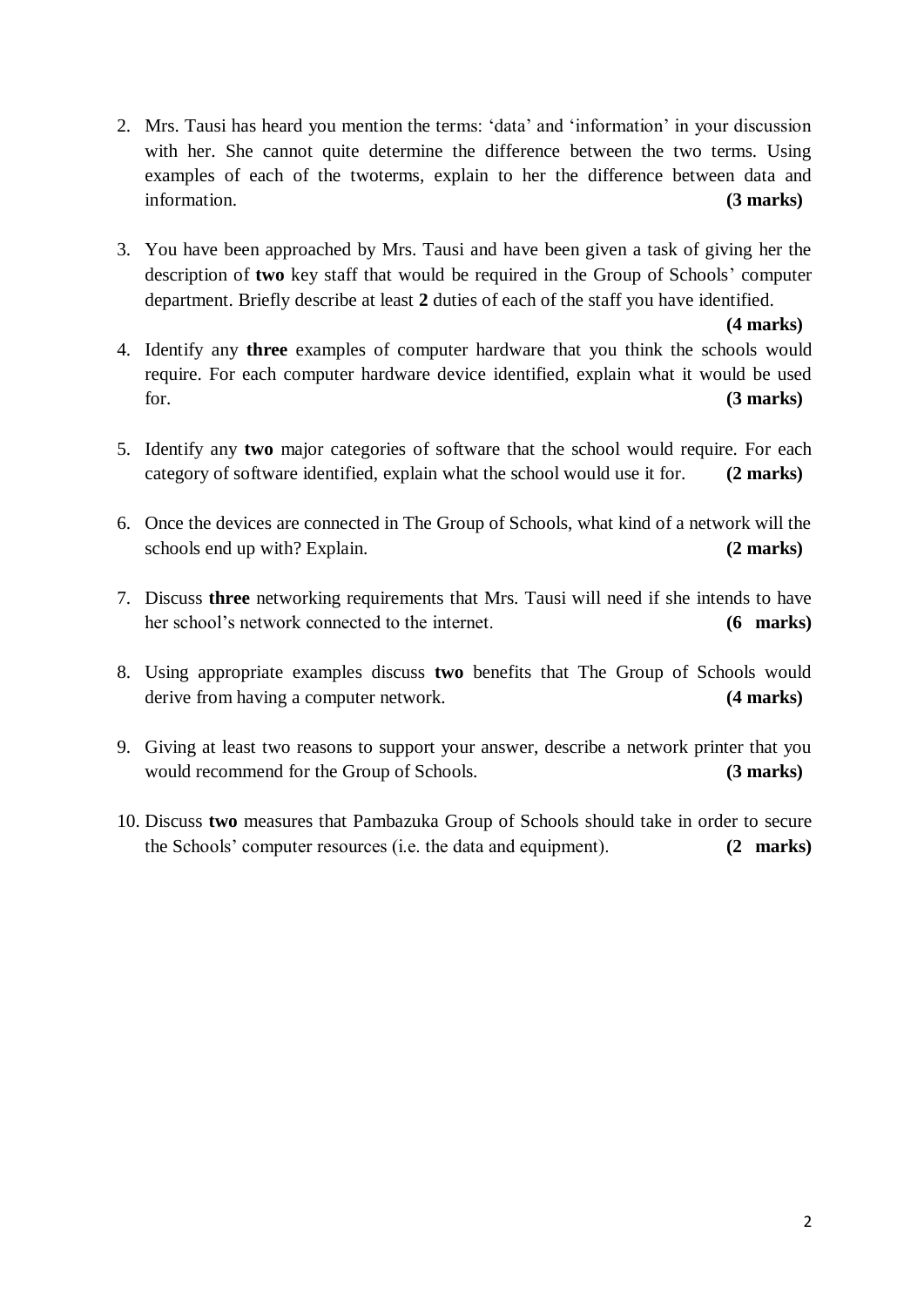#### **SECTION B: (15 marks per question. Choose any Two)**

#### **QUESTION TWO**

- 1. Storage can be broadly divided into various categories; namely, optical, magnetic and solid state storage.
	- a) Differentiate between storage media and storage devices and give **one** example of each. **(2 marks)**
	- b) Using a well labeled diagram describe any **three** parts of a hard-disk platter.

**(4 marks)**

- 2. Cloud storage is a concept that is being adopted by many businesses today. a) Define cloud storage. **(2 marks)**
	- b) Explain **three** ways in which an organization such as Strathmore University would benefit from the use of cloud storage. **(3 marks)**
- 3. Explain the **bus** and **star** network topologies and clearly illustrate with well labelled diagrams. **(4 marks)**

#### **QUESTION THREE**

- 1. Whenever a user switches on a personal computer it undergoes a boot-up process. Discuss the **seven** steps of booting up. **(4 marks)**
- 2. Explain **three** differences between system software and application software. **(3 marks)**
- 3. Discuss the following characteristics of the operating system. **(3 marks)**
	- a) Multi-user
	- b) Multitasking
	- c) Multithreading
- 4. Whenever people are working with computers they get exposed to various computer risks.
	- a) In your own words, explain the meaning of the term: "computer system risk"

(**1 mark)**

- b) For each of the computer risks listed below, explain **two** safeguards that could be employed to avert/prevent the risk. **(4 marks)**
	- $\Box$  Software piracy
	- System failure

#### **QUESTION FOUR**

1. Describe in detail, a computer system, including its main components. Support your description with at least **two** relevant examples of each of the main components.

**(5 marks**)